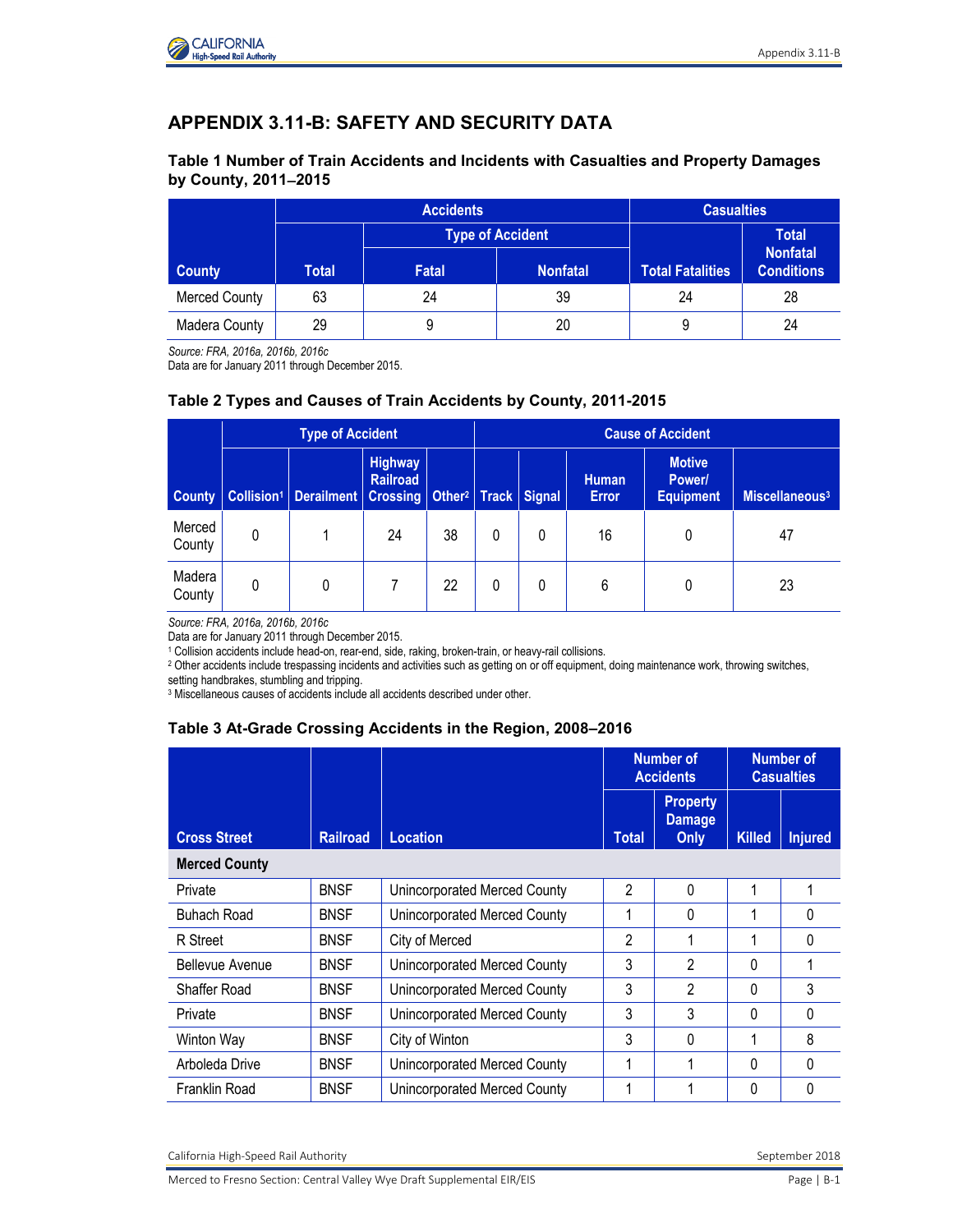

|                         |                                   |                              |                | <b>Number of</b><br><b>Accidents</b>     | <b>Number of</b><br><b>Casualties</b> |                |
|-------------------------|-----------------------------------|------------------------------|----------------|------------------------------------------|---------------------------------------|----------------|
| <b>Cross Street</b>     | <b>Railroad</b>                   | <b>Location</b>              | <b>Total</b>   | <b>Property</b><br><b>Damage</b><br>Only | <b>Killed</b>                         | <b>Injured</b> |
| Olive Avenue            | <b>BNSF</b>                       | Unincorporated Merced County | 2              | 1                                        | 1                                     |                |
| U Street                | <b>BNSF</b>                       | City of Merced               | 1              | 1                                        | 0                                     | 0              |
| Plainsburg Road         | <b>BNSF</b>                       | City of Planada              | 1              | 1                                        | 0                                     | 0              |
| El Capitan Way          | <b>BNSF</b>                       | Unincorporated Merced County | 3              | $\overline{2}$                           | 1                                     | 0              |
| Private                 | <b>BNSF</b>                       | Unincorporated Merced County | $\overline{2}$ | 1                                        | 1                                     | 1              |
| <b>K</b> Street         | <b>BNSF</b>                       | City of Merced               | 1              | 1                                        | 0                                     | 0              |
| Santa Fe Avenue         | <b>BNSF</b>                       | Unincorporated Merced County | 2              | $\overline{2}$                           | 0                                     | $\mathbf 0$    |
| Main Street             | <b>UPRR</b>                       | City of Livingston           | 1              | 0                                        | 1                                     | 0              |
| O Street                | <b>UPRR</b>                       | City of Merced               | 1              | 0                                        | 1                                     | 0              |
| S.P. Avenue             | <b>UPRR</b>                       | City of Merced               | 1              | 1                                        | 0                                     | $\mathbf 0$    |
| Martin Luther King W.   | <b>UPRR</b>                       | City of Merced               | 1              | 1                                        | 0                                     | 0              |
| Private                 | <b>UPRR</b>                       | City of Los Banos            | 1              | 1                                        | 0                                     | 0              |
| Shaffer Road            | <b>UPRR</b>                       | City of Atwater              | $\overline{2}$ | $\overline{2}$                           | 0                                     | 0              |
| Sandy Mush Road         | <b>UPRR</b>                       | Unincorporated Merced County | 1              | 1                                        | 0                                     | 0              |
| Vista Road              | <b>UPRR</b>                       | City of Merced               | $\overline{2}$ | $\overline{2}$                           | 0                                     | 0              |
| 3rd Avenue              | <b>CFNR</b>                       | City of Gustine              | 1              | 1                                        | 0                                     | 0              |
| Hunt Road               | <b>CFNR</b>                       | City of Gustine              | 1              | 1                                        | 0                                     | 0              |
| <b>Madera County</b>    |                                   |                              |                |                                          |                                       |                |
| Avenue 12               | <b>BNSF</b>                       | Unincorporated Madera County | 4              | 0                                        | $\overline{2}$                        | 6              |
| Avenue 9                | <b>BNSF</b>                       | Unincorporated Madera County | 1              | 0                                        | 0                                     | 1              |
| <b>Avenue 20 1/2</b>    | <b>BNSF</b>                       | Unincorporated Madera County | 3              | 0                                        | $\overline{2}$                        | $\overline{2}$ |
| Avenue 15               | <b>BNSF</b>                       | Unincorporated Madera County | 1              | $\mathbf 0$                              | 0                                     | 1              |
| Avenue 15 1/2           | <b>BNSF</b>                       | Unincorporated Madera County | 1              | 0                                        | 0                                     | 1              |
| <b>Private Crossing</b> | <b>BNSF</b>                       | Unincorporated Madera County | 1              | 0                                        | 0                                     | 2              |
| Private                 | <b>BNSF</b>                       | Unincorporated Madera County | 1              | 1                                        | 0                                     | 0              |
| Road 28 1/2             | <b>BNSF</b>                       | Unincorporated Madera County | 1              | 0                                        | 1                                     | 0              |
| Cleveland Ave.          | <b>UPRR</b>                       | City of Madera               | $\overline{2}$ | $\overline{2}$                           | 0                                     | 0              |
| King Street             | <b>UPRR</b><br>City of Chowchilla |                              | 1              | 0                                        | 0                                     | 1              |
| <b>Regional Totals</b>  |                                   |                              | 59             | 32                                       | 14                                    | 29             |

*Source: FRA, 2016c* 

Data are for January 2008 through April 2016.

None of the accidents listed above occurred within 0.5 mile of the Central Valley Wye alternatives' centerlines.

UPRR = Union Pacific Railroad

BNSF = BNSF Railway

CFNR = California Northern Railroad Company

September 2018 California High-Speed Rail Authority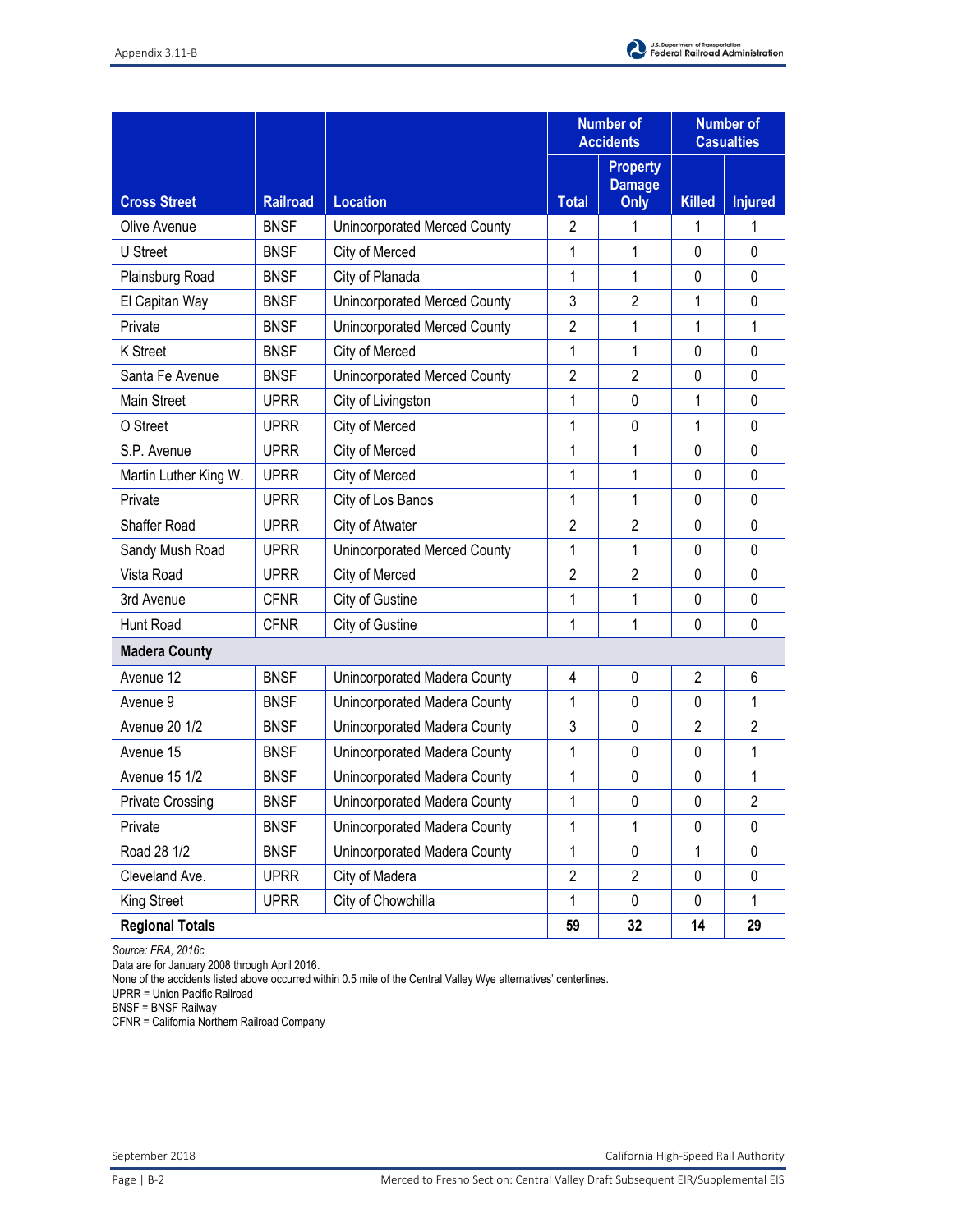

### **Table 4 Hospitals Providing Emergency Care to the Resource Study Area**

| <b>Name</b>                            | <b>Location</b>                                |  |  |
|----------------------------------------|------------------------------------------------|--|--|
| Mercy Medical Center, Merced           | 333 Mercy Avenue, Merced, CA 95340             |  |  |
| Memorial Hospital Los Banos            | 520 W I Street, Los Banos, CA 93635            |  |  |
| <b>Madera Community Hospital</b>       | 1250 East Almond Avenue, Madera, CA 93637      |  |  |
| Children's Hospital Central California | 9300 Valley Children's Place, Madera, CA 93638 |  |  |

*Source: California Office of Statewide Health Planning & Development, 2016*  CA = California

#### **Table 5 Critical Facilities and Infrastructure Providing Emergency Services to the Resource Study Area**

| <b>Facility Type</b>     | <b>Name</b>                                                                | <b>Location</b>                             | <b>Alternative</b>                                                                              |
|--------------------------|----------------------------------------------------------------------------|---------------------------------------------|-------------------------------------------------------------------------------------------------|
| <b>Highway Patrol</b>    | California Highway Patrol<br>Chowchilla River Inspection<br>Facility (464) | 8820 S. SR 99 Le<br>Grand, CA 95333         | SR 152 (North) to Road 19 Wye                                                                   |
| Correctional<br>Facility | Central California Women's<br>Facility                                     | 23370 Road 22<br>Chowchilla, CA             | SR 152 (North) to Road 13 Wye<br>SR 152 (North) to Road 19 Wye<br>SR 152 (North) to Road 11 Wye |
| <b>Fire Department</b>   | Madera County Fire Station #3                                              | 25950 Avenue 18 1/2<br>Madera, CA 93637     | All Wye Alternatives                                                                            |
| <b>Fire Department</b>   | Madera County Fire Station #4                                              | 13802 Avenue 21<br>Chowchilla, CA 93610     | Avenue 21 to Road 13 Wye                                                                        |
| Fire Department          | Madera County Fire Station #5                                              | 23370 Road 22<br>Chowchilla, CA             | SR 152 (North) to Road 13 Wye<br>SR 152 (North) to Road 19 Wye<br>SR 152 (North) to Road 11 Wye |
| Fire Department          | Madera County Fire Station #2                                              | 112 Trinity Street<br>Chowchilla, CA        | All Wye Alternatives                                                                            |
| Fire Department          | Madera City Fire Department                                                | 317 N Lake Street,<br>Madera, CA 93638      | All Wye Alternatives                                                                            |
| Police<br>Department     | Chowchilla Police Department                                               | 122 Trinity Avenue,<br>Chowchilla, CA 93610 | SR 152 (North) to Road 13 Wye<br>SR 152 (North) to Road 19 Wye<br>SR 152 (North) to Road 11 Wye |
| <b>Fire Department</b>   | Chowchilla Volunteer Fire<br>Department                                    | 240 N 1st Street,<br>Chowchilla, CA 93610   | SR 152 (North) to Road 13 Wye<br>SR 152 (North) to Road 19 Wye<br>SR 152 (North) to Road 11 Wye |
| Fire Department          | Madera County Fire Department                                              | 122 Trinity Avenue,<br>Chowchilla, CA 93610 | SR 152 (North) to Road 13 Wye<br>SR 152 (North) to Road 19 Wye<br>SR 152 (North) to Road 11 Wye |
| <b>Fire Department</b>   | Merced County Fire Department<br>#83                                       | 10537 CA-59, El Nido,<br>CA 95317           | SR 152 (North) to Road 13 Wye<br>SR 152 (North) to Road 19 Wye<br>SR 152 (North) to Road 11 Wye |

California High-Speed Rail Authority September 2018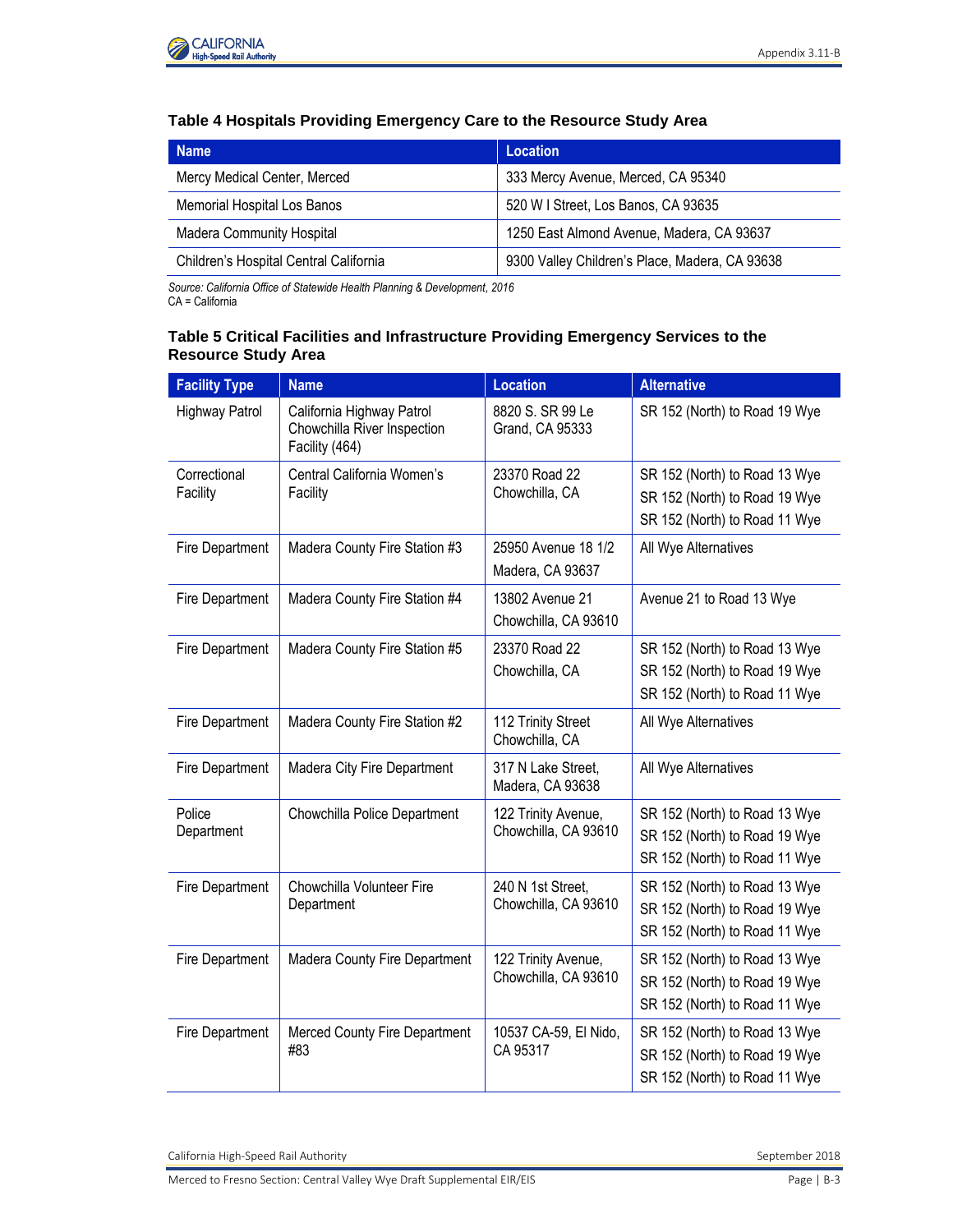

| <b>Facility Type</b>       | <b>Name</b>                          | <b>Location</b>                          | <b>Alternative</b>                                                                              |
|----------------------------|--------------------------------------|------------------------------------------|-------------------------------------------------------------------------------------------------|
| Fire Department            | Merced County Fire Department<br>#75 | 8047 Dairy Lane, Dos<br>Palos, CA 93620  | Avenue 21 to Road 13 Wye                                                                        |
| Fire Department            | City of Los Banos Fire<br>Department | 1150 W I Street, Los<br>Banos, CA 93635  | All Wye Alternatives                                                                            |
| Ambulance<br>Service       | <b>Riggs Ambulance Service</b>       | 100 Riggs Avenue,<br>Merced, CA 95341    | SR 152 (North) to Road 13 Wye<br>SR 152 (North) to Road 19 Wye<br>SR 152 (North) to Road 11 Wye |
| Ambulance<br>Service       | Sierra Ambulance Service             | 40755 Winding Way,<br>Oakhurst, CA 93644 | SR 152 (North) to Road 13 Wye<br>SR 152 (North) to Road 19 Wye<br>SR 152 (North) to Road 11 Wye |
| Ambulance<br>Service       | Pistoresi Ambulance Service          | 113 N R Street,<br>Madera, CA 93637      | All Wye Alternatives                                                                            |
| Ambulance<br>Service (Air) | Mercy Air                            | 20 Macready Drive,<br>Merced, CA 95341   | SR 152 (North) to Road 13 Wye<br>SR 152 (North) to Road 19 Wye<br>SR 152 (North) to Road 11 Wye |
| Ambulance<br>Service (Air) | SkyLife                              | 5526 E Aircorp Way,<br>Fresno, CA 93727  | All Wye Alternatives                                                                            |
| Fire Department            | City of Merced Fire Department       | 99 East 16th Street<br>Merced, CA 95340  | SR 152 (North) to Road 13 Wye<br>SR 152 (North) to Road 19 Wye<br>SR 152 (North) to Road 11 Wye |

*Source: Madera County Fire Department, 2016; Merced County 2013*  SR = State Route

September 2018 California High-Speed Rail Authority